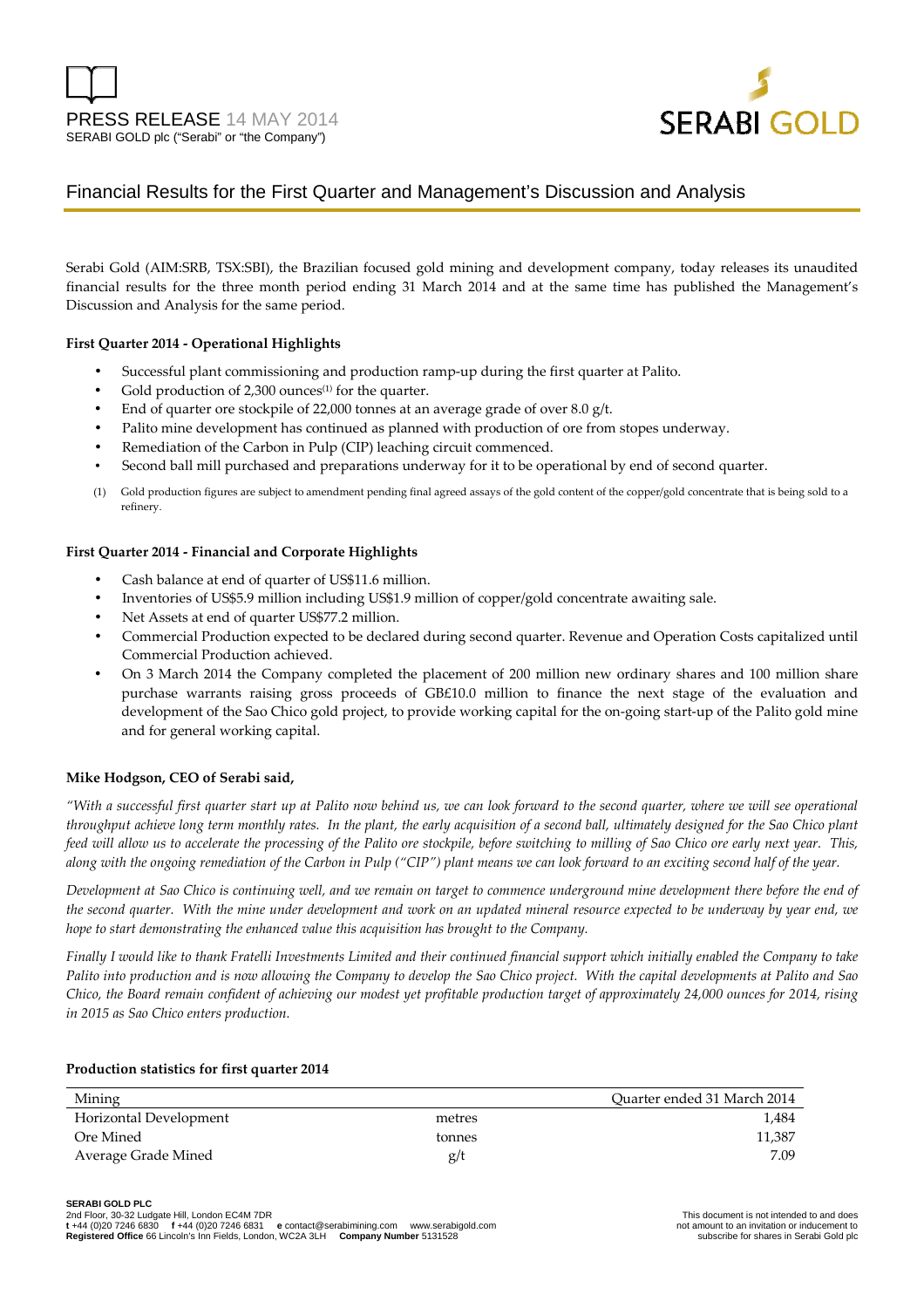

| Plant                   |        | Ouarter ended 31 March 2014 |
|-------------------------|--------|-----------------------------|
| Tonnes Milled           | tonnes | 13,766                      |
| Average Grade processed | g/t    | 7.43                        |
| Recovery                |        | 75.74%                      |
| Gold produced           | ounces | $2,300^{(1)}$               |

(1) Gold production figures are subject to amendment pending final agreed assays of the gold content of the copper/gold concentrate that is being sold to a refinery.

# **Summary financials for first quarter 2014**

|                                        | Quarter ended 31 March 2014 | Quarter ended 31 March 2013 |
|----------------------------------------|-----------------------------|-----------------------------|
|                                        | US\$                        | US\$                        |
| Revenues                               |                             |                             |
| Loss before taxation                   | (1,257,621)                 | (1,359,226)                 |
| Net loss per share (basic and diluted) | (0.24c)                     | (0.43c)                     |
|                                        | As at 31 March 2014         | As at 31 December 2013      |
|                                        | US\$                        | US\$                        |
| Cash                                   | 11,616,470                  | 3,789,263                   |
| Inventories                            | 5,858,849                   | 3,890,880                   |
| <b>Debtors</b>                         | 2,479,575                   | 1,340,631                   |
| Total current assets                   | 19,954,894                  | 9,020,774                   |
| Deferred exploration costs             | 25,607,411                  | 24,659,003                  |
| Property plant and equipment           | 38,549,235                  | 36,008,318                  |
| Total assets                           | 84,111,540                  | 69,688,095                  |
| <b>Total liabilities</b>               | 6,936,353                   | 9,653,388                   |
| Equity shareholders' funds             | 77,175,187                  | 60,034,707                  |

# **Outlook and Strategy**

The first quarter of 2014 represented a planned commissioning and testing phase for the process plant at Palito. The current gold recovery circuit comprises milling, flotation (producing a high grade copper/gold concentrate) and gravity separation (producing a high grade gold concentrate) of the flotation tailings. The Carbon in Pulp ("CIP") cyanide leaching tanks that are already at Palito are currently being remediated and expected to be operational during the third quarter of 2104. From that time the tailings from the gravity separation plant will be subject to cyanidation. It is anticipated that this final stage of processing will result in overall gold recovery of approximately 92%. The tailings currently being produced from the gravity separation circuit are being stockpiled and once the CIP plant is operational this stockpiled material will also be retreated with the intention that all material processed during 2014 will have been treated through all the recovery stages available.

The Company currently anticipates that the operational criteria determined by the Board prior to a declaration of Commercial Production will be achieved during the second quarter. A second ball mill has been acquired and is being remediated and installed. Whilst primarily acquired to permit a second processing line to be established for ore from Sao Chico, in the short term it will permit the Company to increase processing rates for Palito ore in excess of the planned 7,500 tonnes per month, in order that the Company can achieve its planned production of approximately 24,000 ounces from Palito for 2014.

Development work at Sao Chico is continuing well and the Company plans to establish the portal during the second quarter of 2014 with hard rock mining anticipated to begin in June. A Decline Ramp will then be driven at a 12% gradient, from which two development levels, L1 and L2, will be established, at the 30 and 60 vertical metre intervals from surface respectively. The development levels will follow the principal structure, known as the Main Vein, to its East and West strike limits, which is expected to represent approximately 500 development metres per level. This work will allow the Company to better evaluate the continuity and payability of the mineralisation. The Company will also undertake underground drilling from within these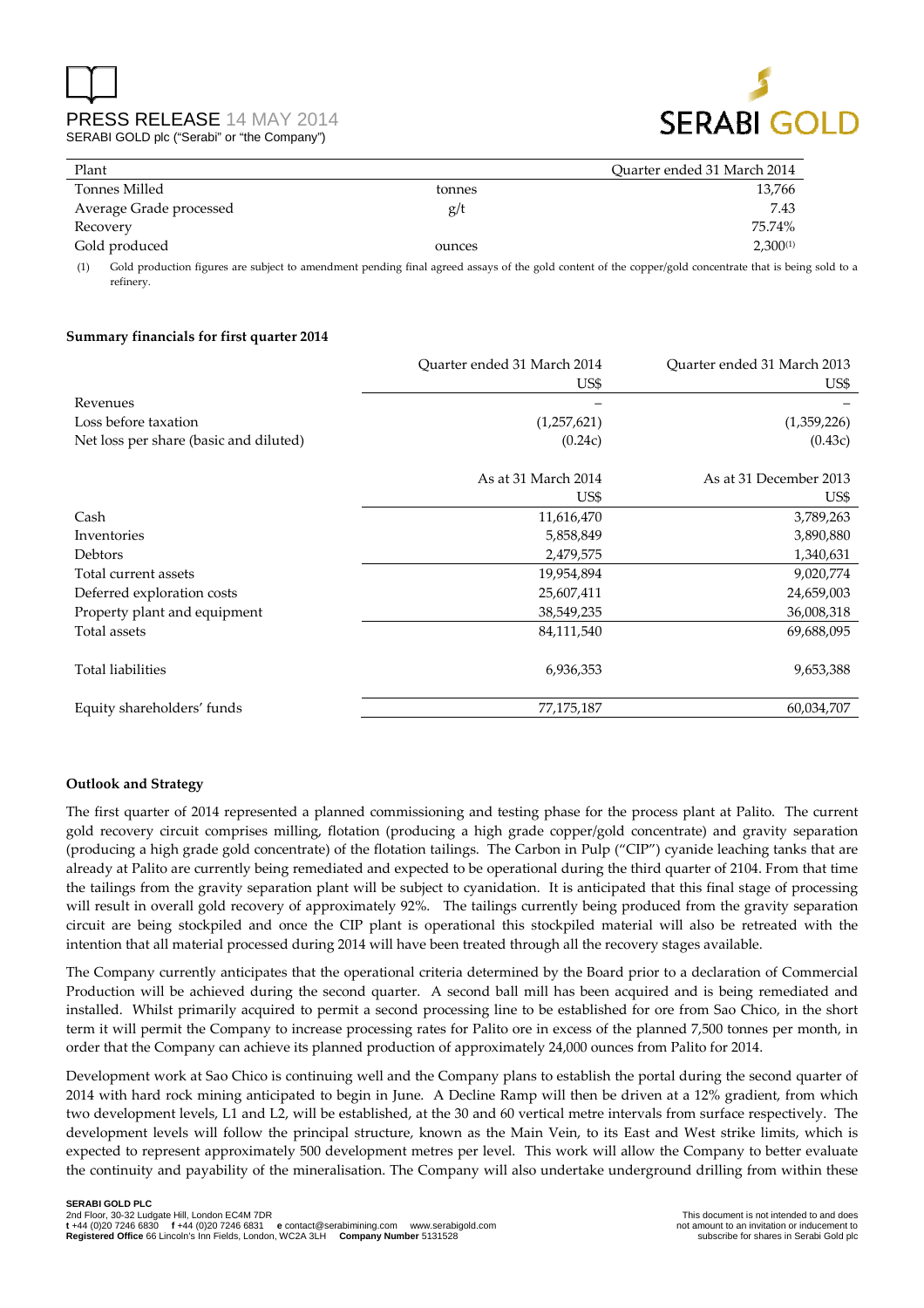

development drives to identify parallel structures and will supplement this with additional surface drilling. The Company plans to complete this next evaluation stage by the end of 2014, at which time it expects to generate an updated mineral resource, from which a robust mine plan can be developed. It is planned that any ore derived from development mining during 2014 will be transported to the Palito plant for processing.

In the longer term it is the strategy of the Company is to establish additional satellite high-grade gold mines in relatively close proximity to Palito which will be a centralised processing facility. In this way the company expects to be able to grow its production base at low capital cost, avoid the need for major infrastructure improvements to be in place for new operations to be commercially viable and have low environmental impact.

The unaudited financial results for the quarter ended 31 March 2014 and the Management Discussion and Analysis for the same period, together with this announcement, will be available from the Company's website – www.serabigold.com and will be posted on SEDAR at www.sedar.com.

# **Enquiries**

**SERABI GOLD plc** 

**Clive Line t** +44 (0)20 7246 6830

**Michael Hodgson t** +44 (0)20 7246 6830 Chief Executive **m** +44 (0)7799 473621

Finance Director **m** +44 (0)7710 151692

**e** contact@serabigold.com

www.serabigold.com

#### **PEEL HUNT LLP UK Broker**

Matthew Armitt **t** +44 (0)20 7418 9000 Ross Allister **t** +44 (0)20 7418 9000

# **Blytheweigh**

**UK Public Relations** 

.

Tim Blyth **t** +44 (0)20 7138 3204 **m** +44 7816 924626 Halimah Hussain **t** +44 (0)20 7138 3203 **m** +44 7725 978141

**Nominated Adviser & Financial Adviser** 

**BEAUMONT CORNISH Limited** 

Roland Cornish **t** +44 (0)20 7628 3396 Michael Cornish **t** +44 (0)20 7628 3396

### Copies of this release are available from the Company's website at **www.serabigold.com**

#### **Qualified Persons Statement**

The scientific and technical information contained within this announcement has been reviewed and approved by Michael Hodgson, a Director of the Company. Mr Hodgson is an Economic Geologist by training with over 26 years' experience in the mining industry. He holds a BSc (Hons) Geology, University of London, a MSc Mining Geology, University of Leicester and is a Fellow of the Institute of Materials, Minerals and Mining and a Chartered Engineer of the Engineering Council of UK, recognising him as both a Qualified Person for the purposes of Canadian National Instrument 43-101 and by the AIM Guidance Note on Mining and Oil & Gas Companies dated June 2009.

#### **Forward Looking Statements**

Certain statements in this announcement are, or may be deemed to be, forward looking statements. Forward looking statements are identified by their use of terms and phrases<br>such as "believe", "could", "should" "envisage", "estimate", "intend", "may", "plan", "will"<br>or the negative of those, variations or c on the Directors' current expectations and assumptions regarding the Company's future growth, results of operations, performance, future capital and other expenditures (including the amount, nature and sources of funding thereof), competitive advantages, business

prospects and opportunities. Such forward looking statements reflect the Directors' current beliefs and assumptions and are based on information currently available to the Directors. A number of factors could cause actual results to differ materially from the results discussed in the forward looking statements including risks associated with vulnerability to general economic and business conditions, competition, environmental and other regulatory changes, actions by governmental authorities, the availability of capital markets,<br>reliance on key personnel, uninsured and underinsured losses and other factors, many of<br>which are beyond the control of the Comp contained in this announcement are based upon what the Directors believe to be reasonable assumptions, the Company cannot assure investors that actual results will be consistent with such forward looking statements.

Neither the Toronto Stock Exchange, nor any other securities regulatory authority, has approved or disapproved of the contents of this news release.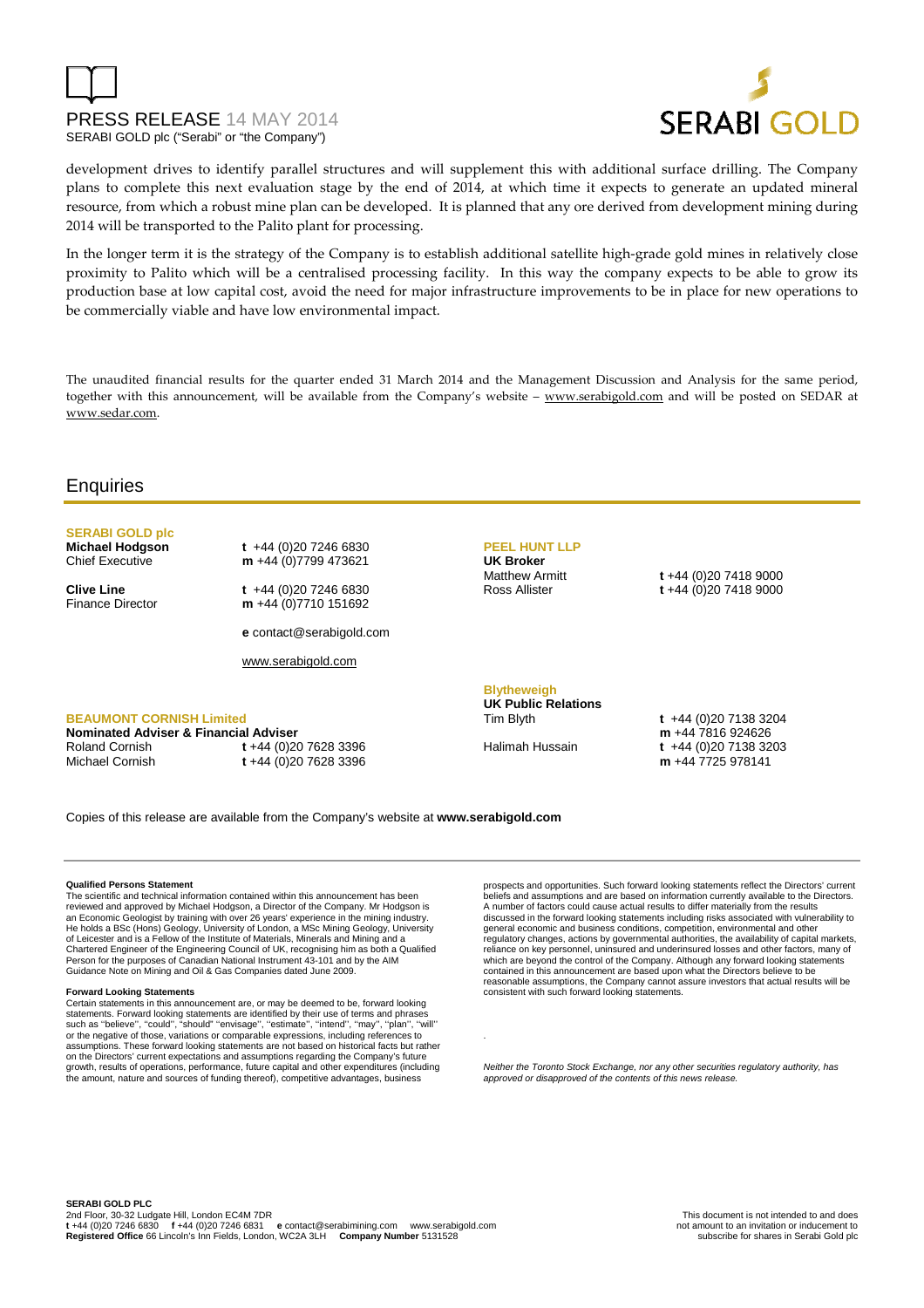



## **FINANCE REVIEW**

# **Results of Operations**

## **Three month period ended 31 March 2014 compared to the three month period ended 31 March 2013**

During the first quarter of 2014 the mining operations were in a commissioning and ramp-up phase and did not represent Commercial Production as that concept is generally recognised within the mining industry. The Company has not yet declared that Commercial Production has been achieved at Palito and in accordance with normal practice until the time that the Company does declare Commercial Production any revenues generated from and all operational costs related to, Palito as well as ongoing plant and other capital development costs are capitalised and reflected in the Balance Sheet of the Company.

The loss from operations increased by US\$3,283 from US\$1,064,266 for the 3 months ended 31 March 2013 to US\$1,067,549 for the 3 month period ended 31 March 2014. There has been an increase of US\$18,316 in depreciation charges of plant and equipment, which is offset by a decrease of US\$18,259 in the charge for the period related to share based payments in comparison to the same period in the previous year.

Administration costs have shown an overall increase from US\$908,753 for the 3 month period ended 31 March 2013 to US\$911,979 for the 3 month period to 31 March 2014. Included in the administration expenses for the 3 month to 31 March 2013 was a provision of US\$300,000 relating to bonuses payable to senior management. A similar charge has not been incurred in the 3 month period ended 31 March 2014. After making adjustment for this item the increase in other costs reported as administrative expenses is US\$303,226. The significant variances are:

- (i) Professional and legal fees of US\$103,000 in connection with the issue of a secured loan facility from Fratelli, the completion of a "whitewash" approval from the UK Takeover Panel and other ancillary costs related to the share placement completed in March 2014 to raise further capital of £10 million.
- (ii) An increase cost amounting to US\$150,000 reflecting an increase in administrative staffing relating to the commencement of production operations at Palito. These personnel are involved primarily in the accounting, information technology and personnel departments.

The increase in depreciation charges of US\$18,316 between the two periods reflects the purchase of new plant and equipment during the year as the Palito Mine was put into production. New underground mining fleet delivered during the third quarter of 2013 is being depreciated in accordance with normal practice. The depreciation charges for this particular equipment which amounted to approximately US\$114,000 for the three months to 31 March 2014 are being capitalised as a pre-production cost prior to Commercial Production being declared. All other deprecation charges are being expensed.

Share based payments decreased from US\$47,846 for the three month period ended 31 March 2013 to US\$29,587 for the three month period ended 31 March 2014. The deemed value assigned to these share options is amortised over the expected option life and is calculated using the Black Scholes model. The charge for the three months to 31 March 2014 is in respect of options granted between January 2011 and 31 March 2014.

There was a tax charge of US\$35,949 (including fines & penalties) during the first quarter of 2014 in respect of ICMS (a sales related tax) relating to the period 2004-2010. There was no similar charge during the same period of 2013. The company was only made aware during 2013 that in preceding calendar years it had incorrectly set-off certain taxes that were repayable to the Company against other taxes that it owed and therefore no corresponding charge was incurred during the same period in 2012. The Company will settle this liability over the period to June 2018.

The Company recorded a foreign exchange loss of US\$9,918 in the 3 month period to 31 March 2014 which compares with a foreign exchange loss of US\$255,218 recorded for the 3 months ended 31 March 2013. These foreign exchange losses relate primarily to cash holdings of the Company maintained in currencies other than US Dollars as at the period end and do not necessarily reflect actual realised profits or losses. The Company holds funds in certain currencies in anticipation of future expenditures that are anticipated to be settled in those currencies. The exchange loss recorded during the first quarter of 2013 was a book loss incurred primarily on cash balances held at that time in UK pounds and Euros. During the first quarter of 2014 the Company has held most of its funds in US dollars. This has reduced the Company's exposure to losses on currency holdings.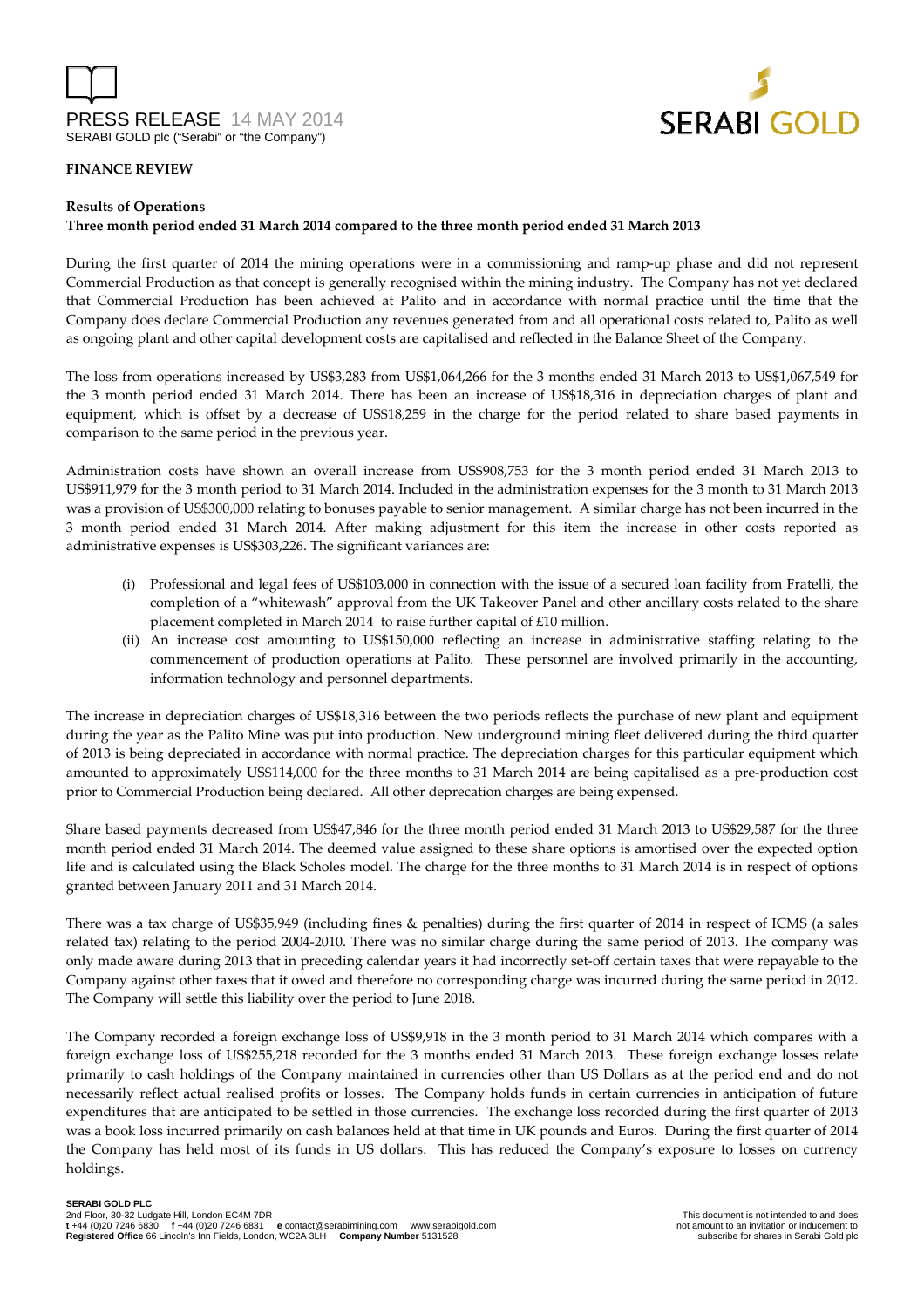

Net interest charges for the 3 month period to 31 March 2014 were US\$180,154 compared with US\$39,742 for the first quarter of 2013. An analysis of the composition of these charges is set out in the table below:

|                                            | <b>Quarter ended 31</b> | Ouarter ended 31  |
|--------------------------------------------|-------------------------|-------------------|
|                                            | <b>March 2014</b>       | <b>March 2013</b> |
|                                            | US\$                    | US\$              |
| Interest on short term loan                | 104,877                 | 26,630            |
| Interest expense on convertible loan stock | 20,247                  | 15,639            |
| Interest on finance leases                 | 30,030                  |                   |
| Finance arrangement fees                   | 25,000                  |                   |
| Other interest and finance expenses        |                         | 230               |
| Total finance expense                      | 180,154                 | 42,499            |
| Interest income                            |                         | (2,757)           |
| Net finance costs                          | 180,154                 | 39,742            |

# **Summary of quarterly results**

|                                             | Ouarter ended  | Quarter ended  | Ouarter ended  | Quarter ended  |
|---------------------------------------------|----------------|----------------|----------------|----------------|
|                                             | 31 March       | 31 December    | 30 September   | 30 June        |
|                                             | 2014           | 2013           | 2013           | 2013           |
|                                             | US\$           | US\$           | US\$           | US\$           |
| Revenues                                    |                |                |                |                |
| Operating expenses                          |                |                |                |                |
| Gross loss                                  |                |                |                |                |
| Administration expenses                     | (911, 979)     | (872, 677)     | (816, 887)     | (655, 607)     |
| Provision for indirect taxes                |                | (213, 220)     | (263, 250)     | (150, 026)     |
| Option costs                                | (29, 587)      | (161, 226)     | (47, 846)      | (47, 846)      |
| Write-off of past exploration expenditures  |                | (1,007,233)    |                |                |
| Gain on asset disposals                     |                |                |                |                |
| Depreciation of plant and equipment         | (125, 983)     | (186,000)      | (127, 850)     | (112, 974)     |
| Operating loss                              | (1,067,549)    | (2,440,356)    | (1,255,833)    | (966, 453)     |
| Exchange                                    | (9,918)        | (36, 618)      | 98,078         | 23,400         |
| Net finance costs                           | (180, 154)     | (268, 589)     | (44, 174)      | (14,462)       |
| Loss before taxation                        | (1, 257, 621)  | (2,745,563)    | (1,201,929)    | (957, 515)     |
| Loss per ordinary share (basic and diluted) | $(0.24)$ cents | $(0.60)$ cents | $(0.27)$ cents | $(0.27)$ cents |
| Deferred exploration costs                  | 25,607,411     | 24,659,003     | 25,950,041     | 16,375,076     |
| Property, plant and equipment               | 38,549,235     | 36,008,318     | 36,603,692     | 30,228,704     |
| Total current assets                        | 19,954,894     | 9,020,774      | 10,134,384     | 17,758,039     |
| Total assets                                | 84,111,540     | 69,688,095     | 72,688,117     | 64,361,819     |
| <b>Total liabilities</b>                    | 6,936,353      | 9,653,388      | 7,504,716      | 5,432,817      |
| Shareholders' equity                        | 77,175,187     | 60,034,707     | 65,183,401     | 58,929,002     |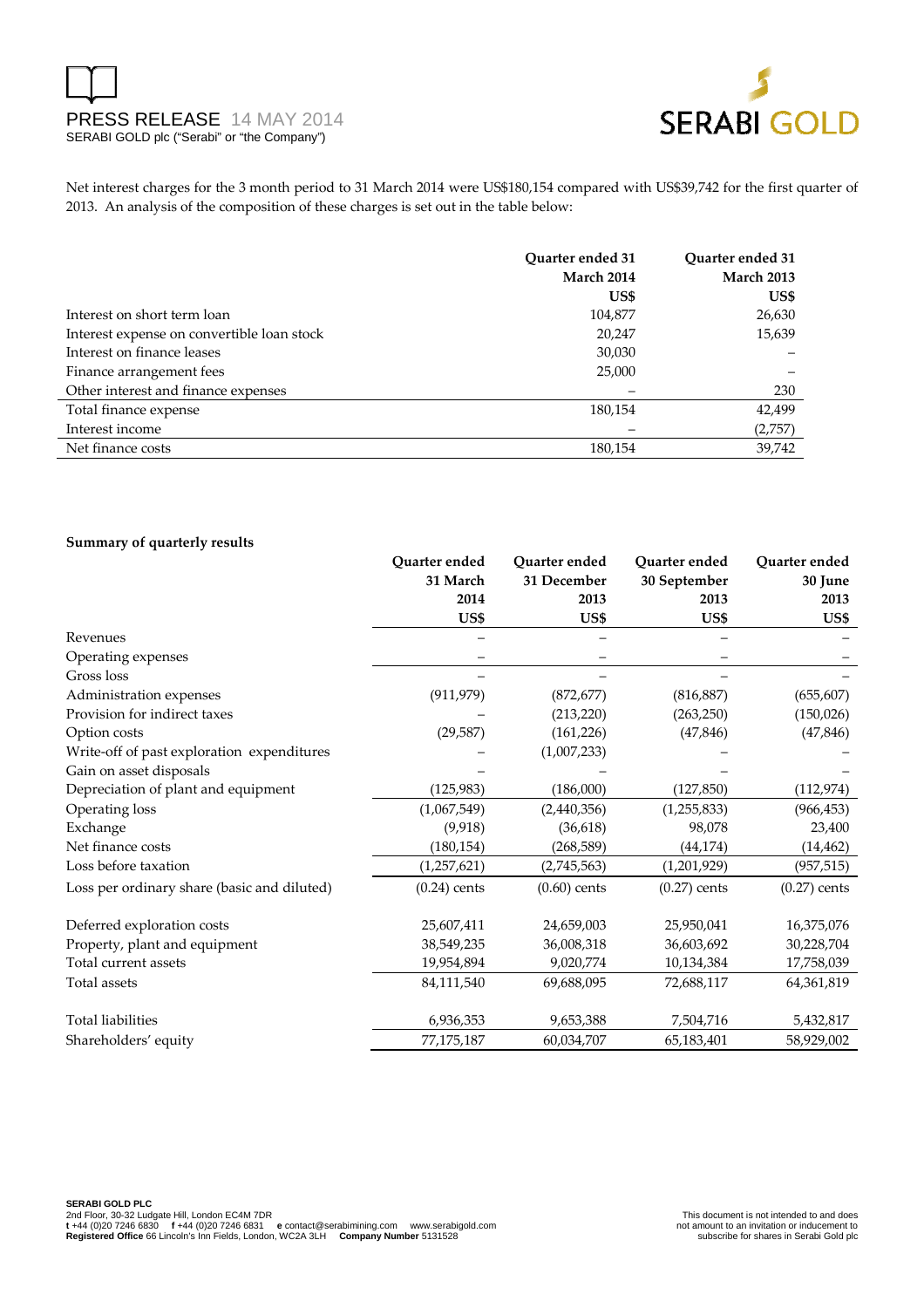

|                                             | Quarter ended  | Quarter ended  | Ouarter ended  | Quarter ended  |
|---------------------------------------------|----------------|----------------|----------------|----------------|
|                                             | 31 March       | 31 December    | 30 September   | 30 June        |
|                                             | 2013           | 2012           | 2012           | 2012           |
|                                             | US\$           | US\$           | US\$           | US\$           |
| Revenues                                    |                |                |                |                |
| Operating expenses                          |                | (296, 017)     |                | (64,250)       |
| Gross loss                                  |                | (296, 017)     |                | (64,250)       |
| Administration expenses                     | (908, 753)     | (679, 272)     | (450, 047)     | (573, 167)     |
| Provision for indirect taxes                |                |                |                |                |
| Option costs                                | (47, 846)      | (33, 244)      | (33, 244)      | (33, 244)      |
| Write-off of past exploration expenditures  |                | (267, 703)     |                |                |
| Gain on asset disposals                     |                | 9,857          |                | 8,599          |
| Depreciation of plant and equipment         | (107, 667)     | (83, 110)      | (223, 150)     | (158, 204)     |
| Operating loss                              | (1,064,266)    | (1,349,489)    | (706, 441)     | (820, 266)     |
| Exchange                                    | (255, 218)     | (4,380)        | 9,434          | (19, 103)      |
| Net finance costs                           | (39, 742)      | (498, 343)     | (18, 541)      | (14, 731)      |
| Loss before taxation                        | (1,359,226)    | (1,852,212)    | (715, 548)     | (854, 100)     |
| Loss per ordinary share (basic and diluted) | $(0.43)$ cents | $(2.03)$ cents | $(0.78)$ cents | $(0.94)$ cents |
| Deferred exploration costs                  | 17,696,480     | 17,360,805     | 18,249,489     | 17,405,081     |
| Property, plant and equipment               | 29,187,365     | 26,848,991     | 25,514,742     | 25,845,466     |
| Total current assets                        | 21,881,077     | 3,993,428      | 2,054,299      | 3,305,872      |
| Total assets                                | 68,764,922     | 48,203,224     | 45,818,530     | 46,556,419     |
| <b>Total liabilities</b>                    | 4,857,524      | 8,942,223      | 4,358,930      | 4,219,578      |
| Shareholders' equity                        | 63,907,398     | 39,261,001     | 41,459,600     | 42,336,841     |

# **Liquidity and Capital Resources**

On 3 March 2014, the Company completed a placing of 200 million units at a price of UK£0.05 per unit raising gross proceeds of UK£10 million. The share placement was pursuant to a conditional subscription agreement entered into on 20 December 2013 between the Company and Fratelli Investments Limited ("Fratelli") to subscribe for a minimum of 125 million units and a maximum of 162.5 million units to finance initial development and underground drilling at the Sao Chico project and to provide further working capital to the business during the start-up phase of gold production at Palito. The final form of the investment by Fratelli comprised of (a) a subscription for 125 million units at the Subscription Price of 5 pence per unit; and (b) a further subscription for 27.5 million units at a subscription price of 5 pence per unit. The company procured third party investment not deemed to be acting in concert with Fratelli for 47.5 million units.

Each unit comprises one new ordinary share and one half of a warrant. Each whole warrant entitles the holder to subscribe for one new ordinary share at a price of 6p for a period of two years from the date of issue.

Following completion of the share placement the Company repaid a short-term loan facility of US\$7.5 million plus accrued interest that had been provided to the Company by Fratelli. At the time of repayment a total of US\$5.5 million had been advanced under the loan facility. Interest due under the facility was US\$104,877 as at the date of the repayment of the loan facility.

On 20 December 2013, the Company entered into a secured loan agreement for a total facility of US\$7.5 million with Fratelli Investments Limited ("Fratelli") and at the same time entered into a conditional subscription agreement with Fratelli for the placement of up to 162.5 million units as part of a placement of up to 200 million units to raise up to UK£10 million. Under the Loan Agreement Fratelli agreed to provide up to US\$7.5 million to be drawn down in three instalments commencing from the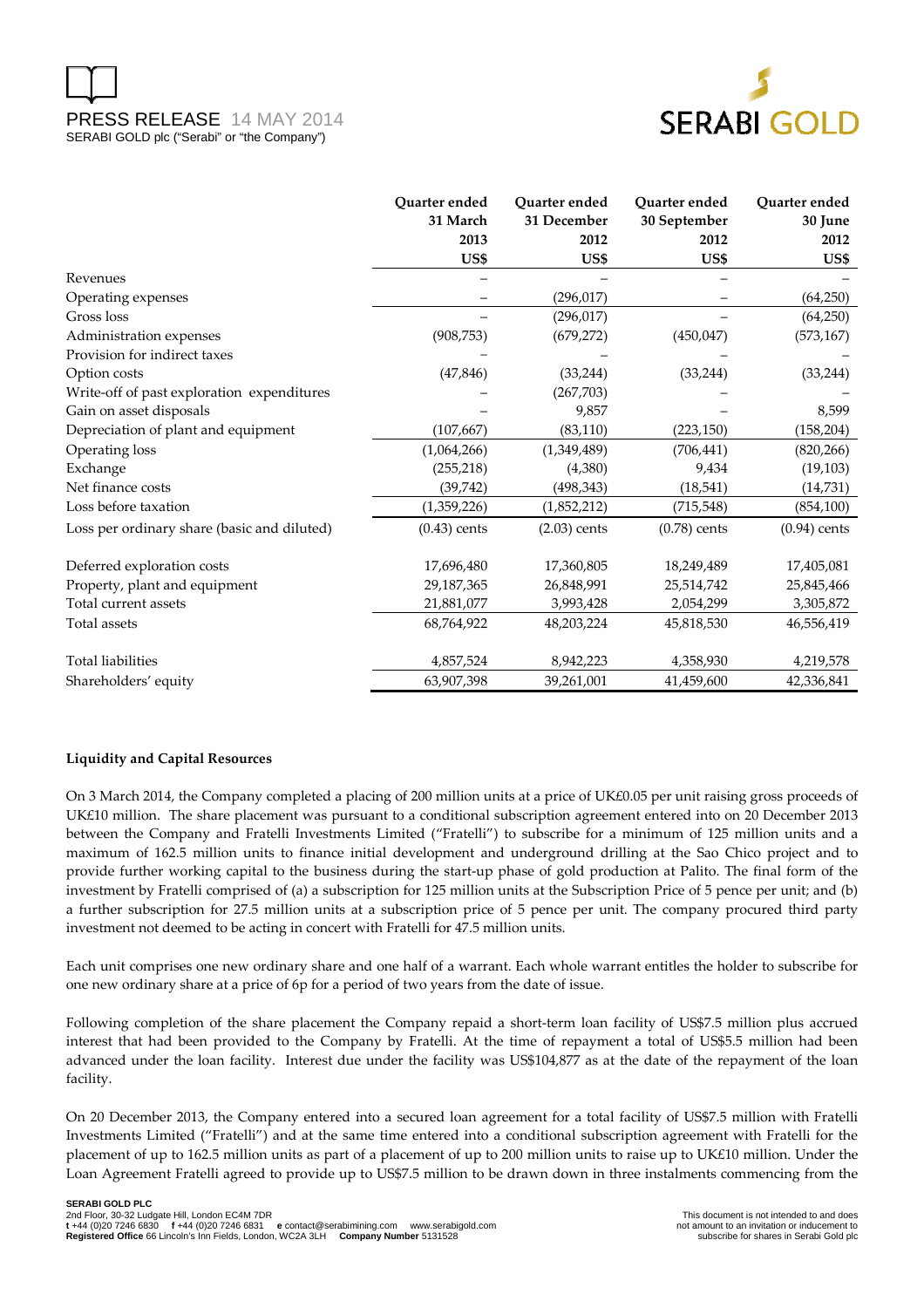

date of the agreement to provide working capital to the Company and the Group during the start-up phase of gold production at Palito and to finance the initial development at the Sao Chico gold project. The loan was to be repaid by the earlier of 30 April 2014 and the date falling seven days after the funds due from Fratelli under the conditional subscription were received and carried interest at a rate of 12% per annum and an arrangement fee of 3% of the facility amount. The loan was secured against (i) the entire share capital of Serabi Mining Limited, a subsidiary of Serabi Gold plc, and the 99.99% shareholder of Serabi Mineraçăo SA, which is the licence holder for the Palito Mine and (ii) the entire share capital of Kenai Resource Ltd a subsidiary of Serabi Gold plc and the 100 per cent shareholder of Gold Aura do Brasil Mineraçăo Ltda, which is the licence holder for the Sao Chico project. In addition the Company also made a charge in favour of Fratelli over all current and future sums owed by Serabi Mineraçăo SA to Serabi Gold plc. Following completion of the share placing on 3 March 2014, all amounts borrowed by the Company under the loan facility plus accrued interest were repaid to Fratelli and all security released. The Company drew down the first instalment of S\$2.75 million on the date of the agreement and this money is included in the US\$3.8 million cash holdings at the year end.

On 31 March 2014 the Company's net assets amounted to US\$77.2 million which compares to US\$60.0 million as reported at 31 December 2013, an increase of US\$17.1 million. This increase primarily reflects the completion of the placing of new shares that was completed during the first quarter of 2014 raising US\$16.65 million.

Non-current assets totalling US\$64.2 million at 31 March 2014 (31 December 2013: US\$60.7 million), are comprised of property, plant and equipment, which as at 31 March 2014 totalled US\$38.5 million (31 December 2013: US\$36 million), and includes US\$23.3 million (US\$20.7 million as of 31 December 2013) attributable to the Palito Mine Property and US\$11.2 million (US\$10.8 million as of 31 December 2013) representing the current expenditure on Projects in Construction incurred on the rehabilitation programme. Deferred exploration costs as at 31 March 2014 totalled US\$25.6 million (31 December 2013: US\$24.7 million) of which US\$15.3 million (31 December 2013: US\$14.9 million) relates to past exploration expenditures around the Palito Mine and the wider Jardim Do Ouro project area and US\$10.3 million (31 December 2013: US\$9.8 million) relates to the past exploration costs relating to the Sao Chico gold project.

The Company has, during the three month period ended 31 March 2014, incurred costs of US\$0.4 million for exploration expenditures on its mineral properties all of which has been spent on the Sao Chico property.

A total net expenditure of US\$1.6 million has been recorded relating to on-going capital expenditure as well as start-up operating expenditures at the Palito Mine. Until Commercial Production is declared, any revenues generated from and all operational costs related to, Palito as well as ongoing plant and other capital development costs are capitalised and reflected in the Balance Sheet of the Company. Capital additions representing new plant and equipment or construction or capital of facilities totalled US\$0.66 million for the 3 month period to 31 March 2014. Site operating costs of US\$1.64 million for the three month period were capitalised and set off against provisional revenue of US\$0.65 million generated from 80 wet metric tonnes of copper/gold concentrate that departed from Brazil during the quarter. In total some 226 wet metric tonnes of copper/gold concentrate were produced at Palito during the quarter. However the company is currently only recognising revenue for material that has departed from Brazil this being the date on which it considers that title passes to the refinery.

The Company had a working capital position of US\$15,657,923 at 31 March 2014 compared to US\$2,091,941 at 31 December 2013 as per the table below: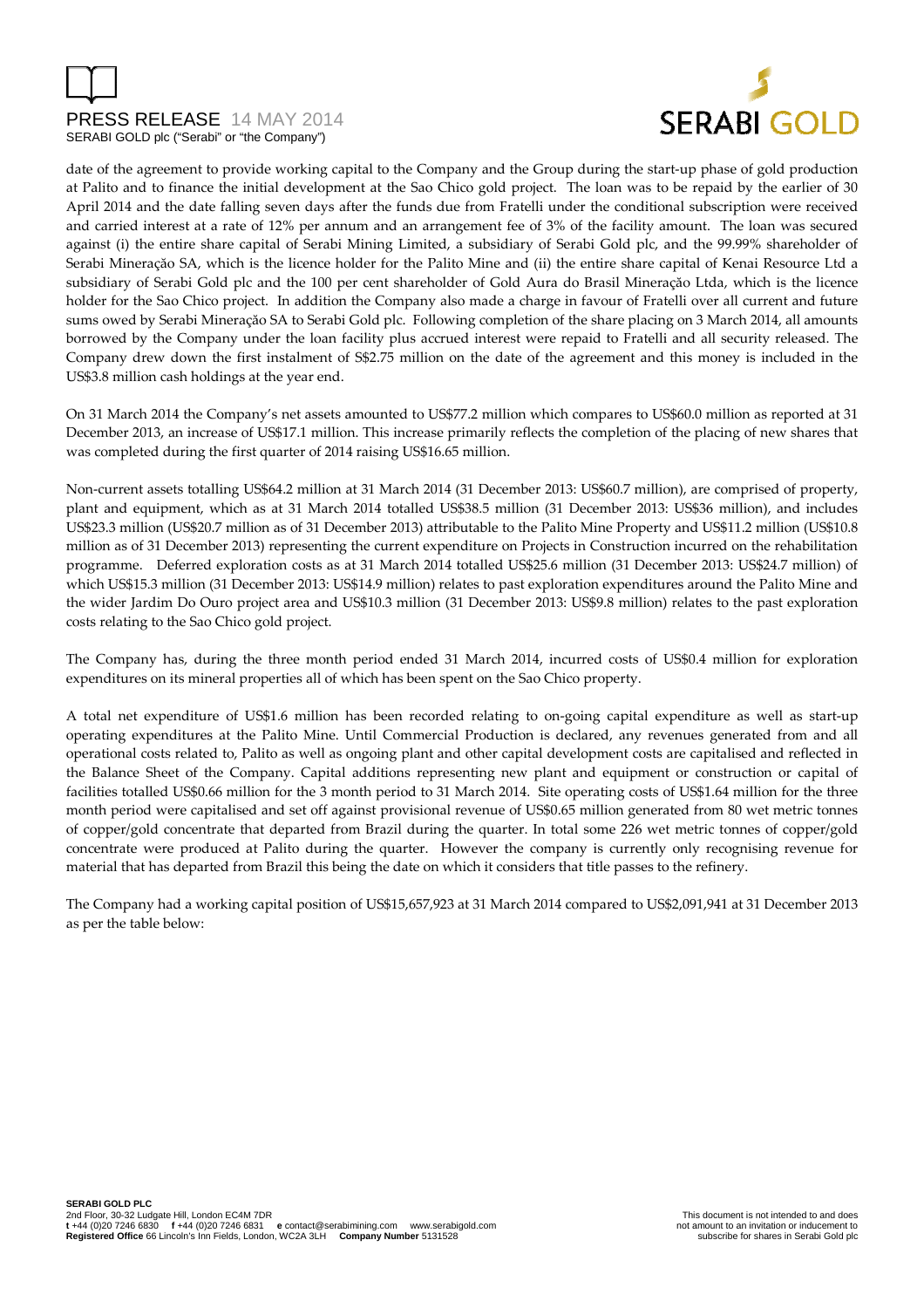

|                                  | <b>Note</b>  | March      | December 2013 | Variance    |
|----------------------------------|--------------|------------|---------------|-------------|
|                                  |              | 2014       |               |             |
|                                  |              | US\$       | US\$          | US\$        |
| <b>Current assets</b>            |              |            |               |             |
| Cash at bank and in hand         |              | 11,616,470 | 3,789,263     | 7,827,207   |
| Inventories                      | i            | 5,858,849  | 3,890,880     | 1,967,969   |
| Prepayments                      | ii           | 1,745,676  | 1,264,654     | 481,022     |
| Trade and other receivables      | iii          | 733,899    | 75,977        | 657,922     |
| Total current assets             |              | 19,954,894 | 9,020,774     | 10,934,120  |
|                                  |              |            |               |             |
| <b>Total current liabilities</b> |              |            |               |             |
| Trade and other payables         | iv           | 3,013,277  | 2,871,546     | 141,731     |
| Interest bearing liabilities     | $\mathbf{V}$ | 1,016,770  | 3,790,363     | (2,773,593) |
| Accruals                         |              | 266,924    | 266,924       |             |
| <b>Total current liabilities</b> |              | 4,296,971  | 6,928,833     | (2,631,862) |
|                                  |              |            |               |             |
| Working capital                  |              | 15,657,923 | 2,091,941     | 13,565,982  |
|                                  |              |            |               |             |
| Non-current liabilities          |              |            |               |             |
| Interest bearing liabilities     | $\mathbf{V}$ | 681,854    | 833,560       | (151,706)   |
| Provisions                       | vi           | 1,532,760  | 1,480,665     | 52,095      |
| Trade and other payables         |              | 424,768    | 410,330       | 14,438      |
| Total non-current liabilities    |              | 2,639,382  | 2,724,555     | (85, 173)   |

The increase in the cash balances of US\$7,827,207 results from the placing of new shares which was completed on 3 March 2014 raising gross proceeds of UK£10 million. Part of these funds have been applied to the repayment of a short term shareholder loan of US\$5.5 million (excluding interest) of which US\$2.75 million is included in working capital at 31 December 2013.

This increase in the Company's cash at bank position is the principal reason for the improvement in the working capital position of the company. Some of the other items which have had an impact on the Companies working capital position include the following.

- (i) The levels of inventories have increased by US\$2.0 million compared with 31 December 2013. Inventories of consumables (fuel, spare parts, chemicals, explosives etc.) at 31 March 2014 being US\$0.93 million are similar in value to the holdings at 31 December 2013 which had a value of US\$0.89 million. Inventories of work in progress comprising mined ore, material in the course of processing or product stocks awaiting sale, have increased by US\$1.93 million between 31 December 2013 and 31 March 2014. At 31 December 2013, the Company valued the stockpile of ore that had been established on surface in preparation for processing at US\$3.0 million. Whilst this stockpile has been slightly depleted during the last quarter, at the end of the period the Company had established an inventory of approximately 166 wet metric tonnes of copper/gold concentrate either at Palito or enroute to the port of Belem from where this material is shipped to a refinery in Europe.. The valuation of US\$1.9 million
- (ii) The level of prepayments has increased by US\$0.49 million from US\$1.26 million at 31 December 2013 to US\$1.75 million at 31 March 2014. The prepayments represent:

ascribed to this finished goods inventory accounts for most of the increase in inventory value at 31 March 2014.

a. Prepaid taxes in Brazil amounting to US\$1.23 million, (31 December 2013: US\$1.10 million), of which the majority is federal and state sales taxes which the Company expects to recover either through off-set against other federal tax liabilities or through recovery directly. The amount recoverable has increased by approximately US\$136,000 in comparison to the prior year due to an increase in the level of social taxes the Company has prepaid at 31 March 2014.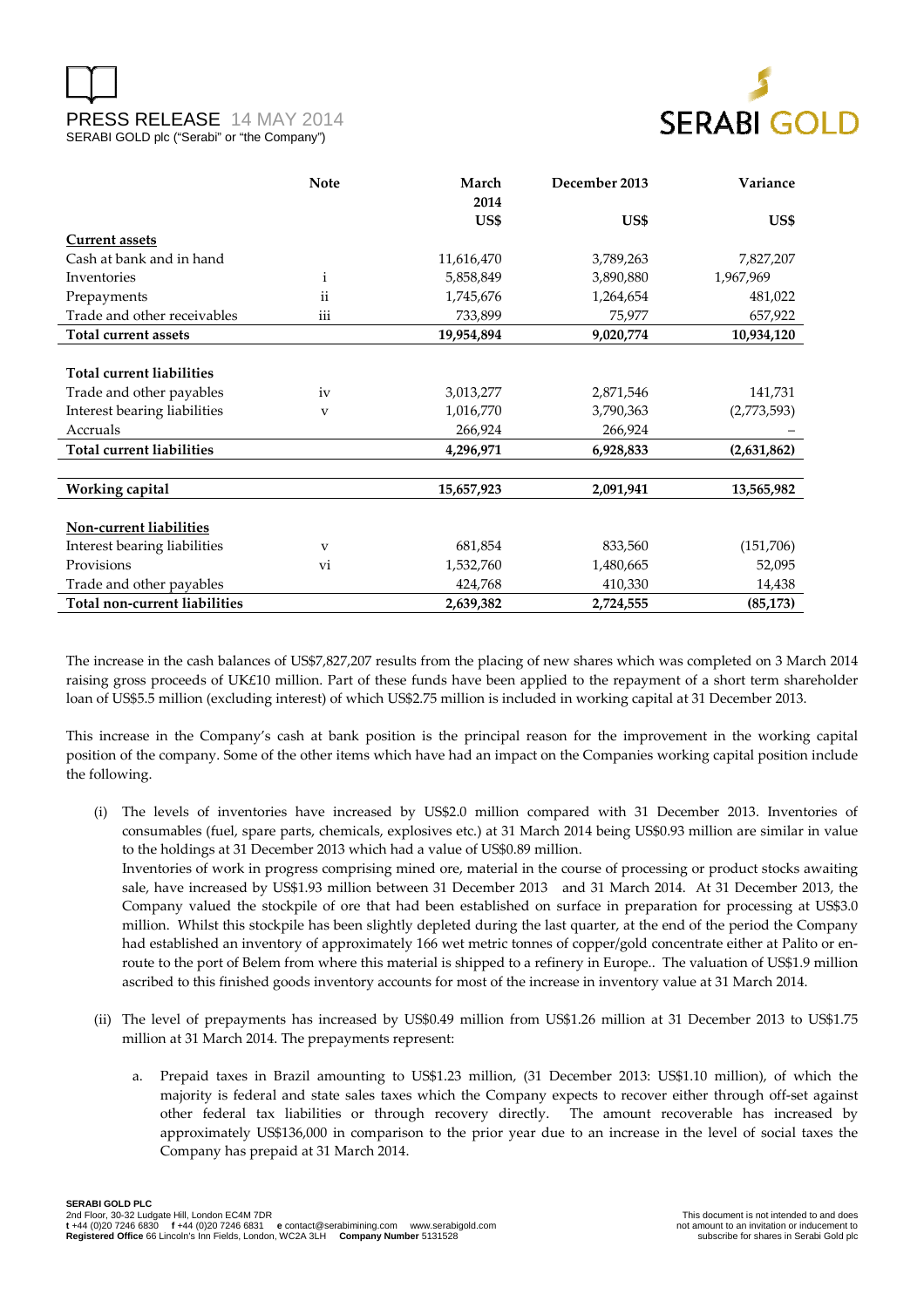

- b. Supplier down-payments reflecting the timing and level of development and construction activity currently being undertaken for the opening of the Palito Mine. The Company has made advances to suppliers in respect of goods purchased (including down payment on new machinery) or items being fabricated of US\$440,264 (31 December 2013 : US\$228,000).
- (iii) Receivables of US\$0.73 million as at 31 March 2014 have increased by US\$0.65 million compared to the balance of US\$76,000 at 31 December 2013. This is attributable to net revenue due on shipments of copper/gold concentrate that have departed from Brazil during the first quarter of 2014.
- (iv) Trade Creditors amounting to US\$3,103,277 at 31 March 2014 are consistent with the level of US\$2,871,546 at 31 December 2013, with an increase of US\$141,731. The items making up this total balance are:
	- a. Trade Creditors have increased by US\$229,384 in comparison to 31 December 2013 which is partly due to the increase in activity and operating equipment being utilised for mine development and also timing differences on when we make payments to trade creditors;
	- b. Sales tax liabilities decreased by US\$18,540 from US\$459,796 to US\$441,256 year on year;
	- c. The standard wage accrual and social welfare accrual have decreased by US\$69,133 from 31 December 2013 to 31 March 2014. This decrease results from the settlement during the quarter of a liability for the thirteenth salary which Brazilian employees are entitled to receive. The cost is accrued during the year and final settlement and taxes are paid in December and January;
- (v) Interest bearing liabilities due within one year decreased by US\$2,925,299. This is primarily because at 31 December 2013 the Company owed US\$2.75 million on a short term shareholder loan, which was repaid during March 2014. The Company has also acquired certain assets during 2013 under finance leases. At 31 March 2014 the Company had liabilities under these financial leases of US\$553.004 due within one year (31 December 2013: US\$600,280), and a further US\$681,854 due after that date. The leases are for a term three years and carry interest at a rate of 6.45% per annum.

Also included is US\$463,766 including accrued interest (December 2013: US\$440,083) attributable to £300,000 of convertible loan stock which has a repayment date of 31 October 2014 subject to the right of the holder at any time, on one or more occasions, on or before the repayment date, to convert any of the outstanding amounts owed by the Company to Ordinary Shares at a price of 15 pence per Ordinary Share.

(vi) Non-current liabilities include the amount of US\$1,532,760 (December 2013: US\$1,480,665) in respect of provisions including US\$1,181,145 (December 2013: US\$1,141,000) for the cost of remediation of the current Palito Mine site at the conclusion of operational activity. The increase in the liability of US\$52,095 is due to a movement in the exchange rate. The Company undertook a review of the underlying cost assumptions during 2013.

The Company does not have any asset backed commercial paper investments. As the Company has during 2014 generated only limited revenue and has in recent years primarily supported its activities by the issue of further equity, the working capital position at any time reflects the timing of the most recent share placement completed by the Company.

On 3 March 2014, the Company completed a further placing of shares and share purchase warrants that raised gross proceeds of UK£10.0 million. These funds are to be used to provide working capital to the business during the start-up phase of the Palito operations and the next stage of development of the Sao Chico project. Commissioning of the process plant at Palito started on 13 December 2013 and the production rates have been increasing since that date. The final major stage of the remediation process will be the rehabilitation of the Carbon-In-Pulp circuit which is planned for completion by July 2014.

From the time that production operations commence at planned rates, management anticipates that the Company will have sufficient cash flow to be able to meet all its obligations as and when they fall due and to, at least in part, finance the exploration and development activities that it would like to undertake on its other exploration projects.

There are, however, risks associated with the commencement of any new mining and processing operation whereby unforeseen technical and logistical events result in additional time being required for commissioning or additional costs needing to be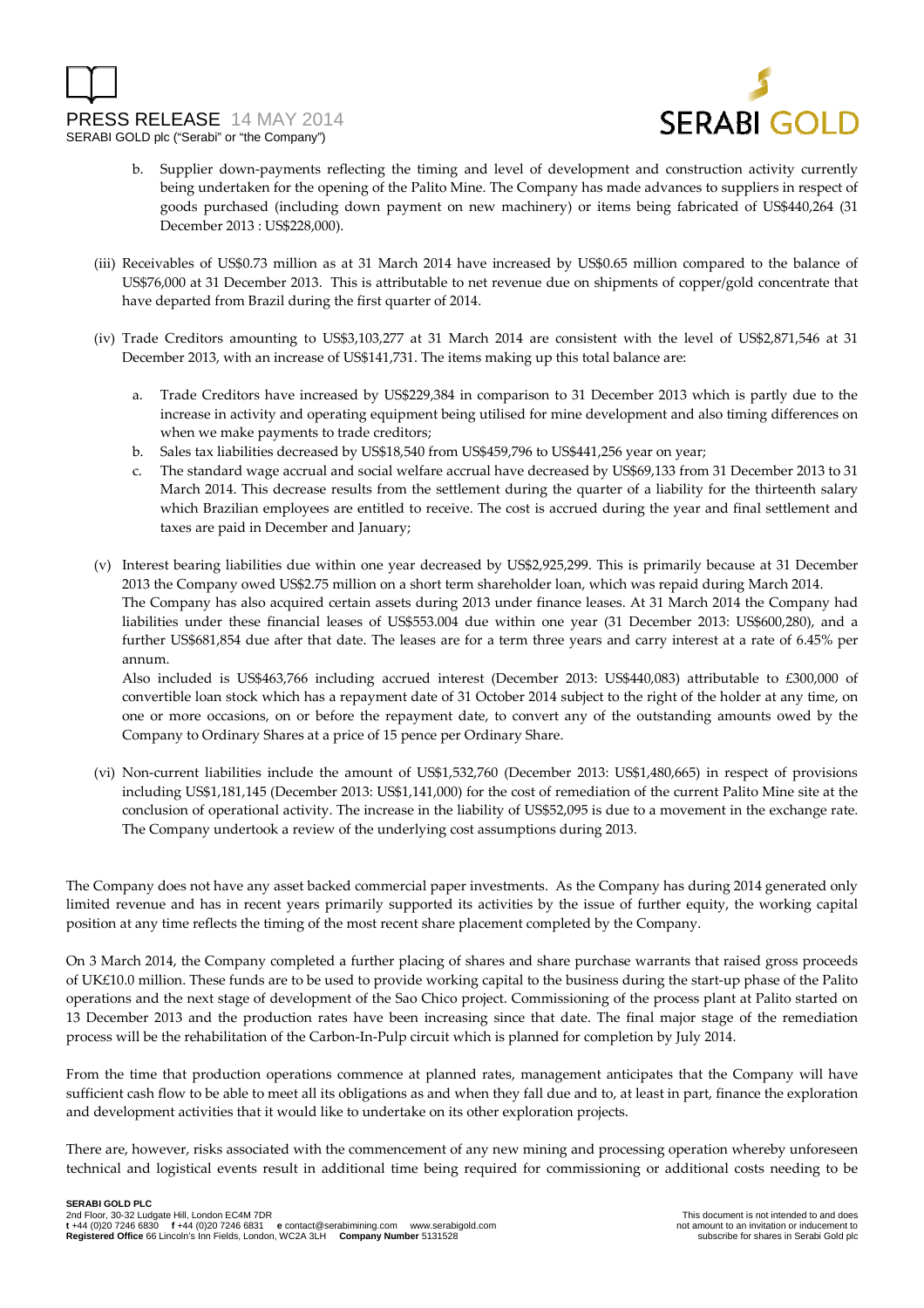



incurred, giving rise to the possibility that additional working capital may be required to fund these delays or additional capital requirements. Should additional working capital be required the Directors consider that further sources of finance could be secured within the required timescale.

### **Condensed Consolidated Statement of Comprehensive Income**

For the three months ended 31 March 2014

|                                                               |              | For the three months ended |             |
|---------------------------------------------------------------|--------------|----------------------------|-------------|
|                                                               |              | 31 March                   |             |
|                                                               |              | 2014                       | 2013        |
| (expressed in US\$)                                           | <b>Notes</b> | (unaudited)                | (unaudited) |
| <b>CONTINUING OPERATIONS</b>                                  |              |                            |             |
| Revenue                                                       |              |                            |             |
| Operating expenses                                            |              |                            |             |
| <b>Gross loss</b>                                             |              |                            |             |
| Administration expenses                                       |              | (911, 979)                 | (908, 753)  |
| Share based payments                                          |              | (29, 587)                  | (47, 846)   |
| Depreciation of plant and equipment                           |              | (125, 983)                 | (107, 667)  |
| <b>Operating loss</b>                                         |              | (1,067,549)                | (1,064,266) |
| Foreign exchange loss                                         |              | (9,918)                    | (255, 218)  |
| Finance expense                                               |              | (180, 154)                 | (42, 499)   |
| Finance income                                                |              |                            | 2,757       |
| <b>Loss before taxation</b>                                   |              | (1, 257, 621)              | (1,359,226) |
| Income tax expense                                            |              |                            |             |
| Loss for the period from continuing operations <sup>(1)</sup> |              | (1,257,621)                | (1,359,226) |
| Other comprehensive income (net of tax)                       |              |                            |             |
| Exchange differences on translating foreign<br>operations     |              | 1,920,750                  | 609,475     |
| Total comprehensive profit/(loss) for the period              |              | 663,129                    | (749, 751)  |
| Loss per ordinary share (basic and diluted) <sup>(1)</sup>    | 2            | (0.24c)                    | (0.43c)     |

(1) The Group has no non-controlling interests and all losses are attributable to the equity holders of the Parent Company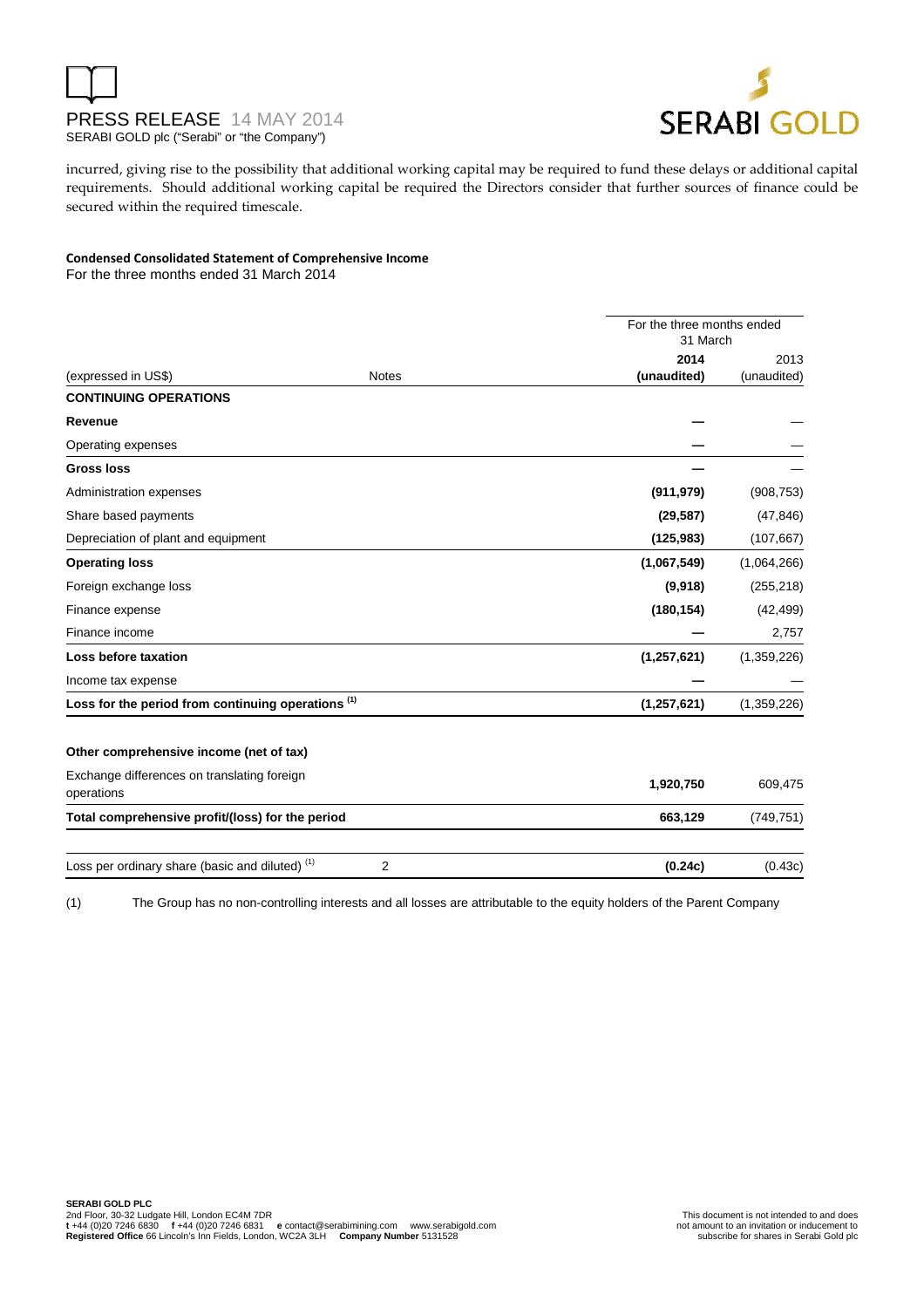

### **Condensed Consolidated Balance Sheet**

As at 31 March 2014

|                                              |              | 31 March<br>2014 | 31 March<br>2013 | 31 December<br>2013 |
|----------------------------------------------|--------------|------------------|------------------|---------------------|
| (expressed in US\$)                          | <b>Notes</b> | (unaudited)      | (unaudited)      | (audited)           |
| <b>Non-current assets</b>                    |              |                  |                  |                     |
| Deferred exploration costs                   | 3            | 25,607,411       | 17,696,480       | 24,659,003          |
| Property, plant and equipment                | 4            | 38,549,235       | 29,187,365       | 36,008,318          |
| <b>Total non-current assets</b>              |              | 64,156,646       | 46,883,845       | 60,667,321          |
| <b>Current assets</b>                        |              |                  |                  |                     |
| Inventories                                  | 5            | 5,858,849        | 795,485          | 3,890,880           |
| Trade and other receivables                  |              | 733,899          | 182,018          | 75,977              |
| Prepayments and accrued income               |              | 1,745,676        | 681,188          | 1,264,654           |
| Cash and cash equivalents                    |              | 11,616,470       | 20,222,386       | 3,789,263           |
| <b>Total current assets</b>                  |              | 19,954,894       | 21,881,077       | 9,020,774           |
| <b>Current liabilities</b>                   |              |                  |                  |                     |
| Trade and other payables                     |              | 3,003,401        | 2,295,152        | 2,871,546           |
| Interest bearing liabilities                 |              | 1,016,770        |                  | 3,790,363           |
| Accruals                                     |              | 276,800          | 408,540          | 266,924             |
| <b>Total current liabilities</b>             |              | 4,296,971        | 2,703,692        | 6,928,833           |
| <b>Net current assets</b>                    |              | 15,657,923       | 19,177,385       | 2,091,941           |
| <b>Total assets less current liabilities</b> |              | 79,814,569       | 66,061,230       | 62,759,262          |
| <b>Non-current liabilities</b>               |              |                  |                  |                     |
| Trade and other payables                     |              | 424,768          | 131,230          | 410,330             |
| Provisions                                   |              | 1,532,760        | 1,635,873        | 1,480,665           |
| Interest bearing liabilities                 |              | 681,854          | 386,729          | 833,560             |
| <b>Total non-current liabilities</b>         |              | 2,639,382        | 2,153,832        | 2,724,555           |
| <b>Net assets</b>                            |              | 77, 175, 187     | 63,907,398       | 60,034,707          |
|                                              |              |                  |                  |                     |
| Equity                                       |              |                  |                  |                     |
| Share capital                                |              | 61,668,212       | 52,773,993       | 60,003,212          |
| Share premium reserve                        |              | 69,041,915       | 54,083,565       | 54,479,151          |
| Option reserve                               |              | 2,360,376        | 2,069,189        | 2,330,789           |
| Other reserves                               |              | 1,009,076        | 427,615          | 789,076             |
| <b>Translation reserve</b>                   |              | (8,850,423)      | (3,996,836)      | (10, 771, 173)      |
| <b>Accumulated losses</b>                    |              | (48,053,969)     | (41, 450, 128)   | (46, 796, 348)      |
| Equity shareholders' funds                   |              | 77, 175, 187     | 63,907,398       | 60,034,707          |

The interim financial information has not been audited and does not constitute statutory accounts as defined in Section 434 of the Companies Act 2006. Whilst the financial information included in this announcement has been compiled in accordance with International Financial Reporting Standards ("IFRS") this announcement itself does not contain sufficient financial information to comply with IFRS. The Group statutory accounts for the year ended 31 December 2013 prepared under IFRS as adopted in the EU and with IFRS and their interpretations adopted by the International Accounting Standards Board will be filed with the Registrar of Companies following their adoption by shareholders at the next Annual General Meeting. The auditor's report on these accounts was unqualified but did contain an Emphasis of Matter with respect to the Company and the Group regarding Going Concern and the future availability of project finance. The auditor's report did not contain a statement under Section 498 (2) or 498 (3) of the Companies Act 2006.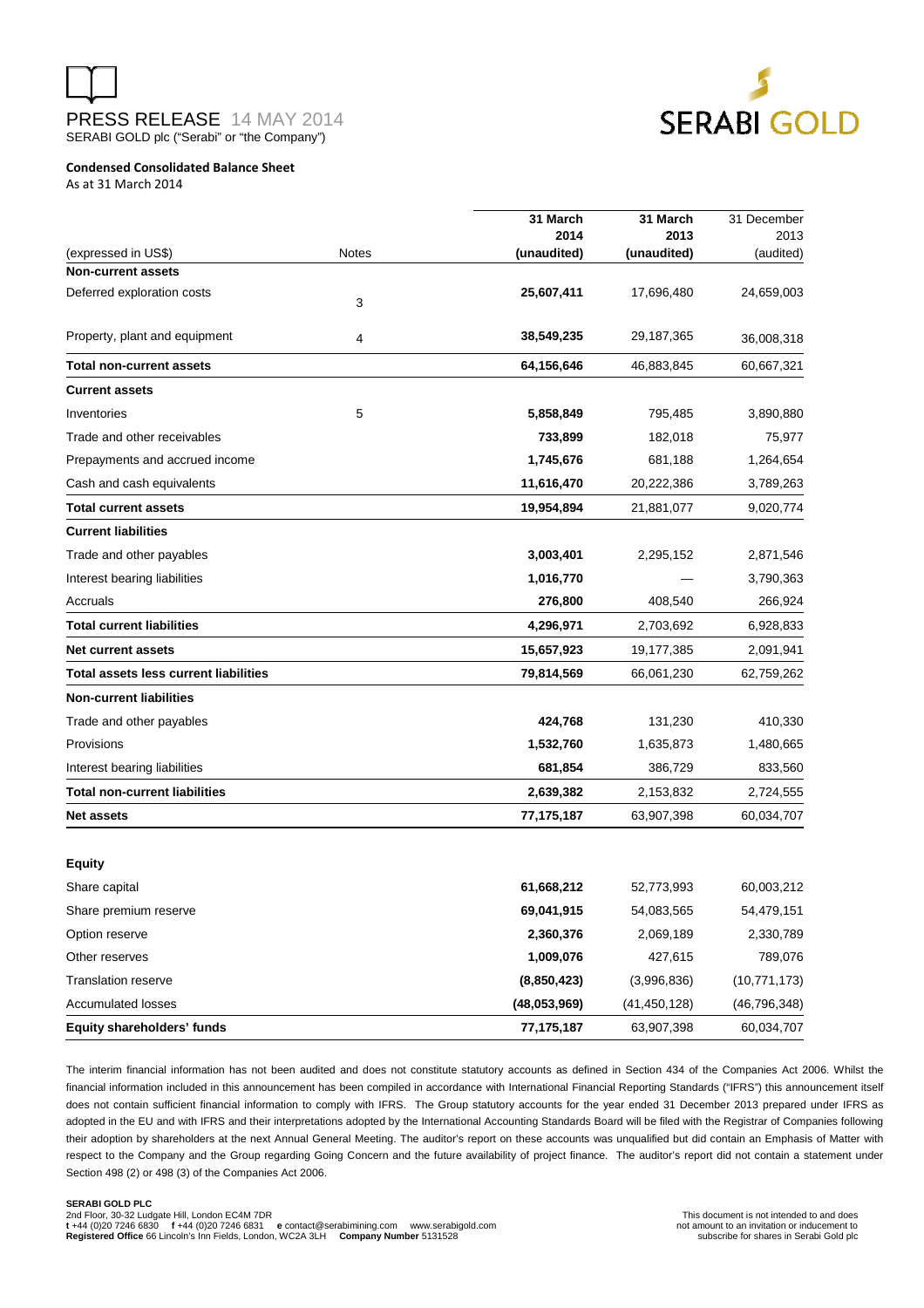



# **Condensed Consolidated Statement of Changes in Shareholders' Equity**

For the 3 month period ended 31 March 2014

| (expressed in US\$)                                            |                  |            |                               |                                  |                        |                       |                     |
|----------------------------------------------------------------|------------------|------------|-------------------------------|----------------------------------|------------------------|-----------------------|---------------------|
| (unaudited)                                                    | Share<br>capital | premium    | Share Share option<br>reserve | Other<br>reserves <sup>(1)</sup> | Translation<br>reserve | Accumulated<br>losses | <b>Total equity</b> |
| Equity shareholders' funds<br>at 31 December 2012              | 31,416,993       | 50,182,624 | 2,019,782                     | 780,028                          | (4,606,311)            | (40, 532, 115)        | 39,261,001          |
| Foreign currency adjustments                                   |                  |            |                               |                                  | 609,475                |                       | 609,475             |
| Loss for the period                                            |                  |            |                               |                                  |                        | (1,359,226)           | (1,359,226)         |
| Total comprehensive income<br>for the period                   |                  |            |                               |                                  | 609,475                | (1,359,226)           | (749, 751)          |
| Issue of new ordinary shares<br>for cash                       | 21,357,000       | 4,182,600  |                               | 88,800                           |                        |                       | 25,628,400          |
| Costs associated with issue of<br>new ordinary shares for cash |                  | (281, 659) |                               |                                  |                        |                       | (281, 659)          |
| Warrants lapsed in period                                      |                  | 441,213    |                               | (441, 213)                       |                        |                       |                     |
| Share option expense                                           |                  |            | 49,407                        |                                  |                        |                       | 49,407              |
| Equity shareholders' funds<br>at 31 March 2013                 | 52,773,993       | 54,524,778 | 2,069,189                     | 427,615                          | (3,996,836)            | (41, 891, 341)        | 63,907,398          |
| Foreign currency adjustments                                   |                  |            |                               |                                  | (6,774,337)            |                       | (6,774,337)         |
| Loss for the period                                            |                  |            |                               |                                  |                        | (4,905,007)           | (4,905,007)         |
| Total comprehensive income<br>for the period                   |                  |            |                               |                                  | (6,774,337)            | (4,905,007)           | (11, 679, 344)      |
| Issue of new ordinary shares<br>for acquisition                | 7,229,219        |            |                               | 361,461                          |                        |                       | 7,590,680           |
| Costs associated with issue of<br>new ordinary shares for cash |                  | (45, 627)  |                               |                                  |                        |                       | (45, 627)           |
| Share option expense                                           |                  |            | 261,600                       |                                  |                        |                       | 261,600             |
| Equity shareholders' funds<br>at 31 December 2013              | 60,003,212       | 54,479,151 | 2,330,789                     | 789,076                          | (10, 771, 173)         | (46, 796, 348)        | 60,034,707          |
| Foreign currency adjustments                                   |                  |            |                               |                                  | 1,920,750              |                       | 1,920,750           |
| Loss for the period                                            |                  |            |                               |                                  |                        | (1,257,621)           | (1,257,621)         |
| Total comprehensive income<br>for the period                   |                  |            |                               |                                  | 1,920,750              | (1,257,621)           | 663,129             |
| Issue of new ordinary shares<br>for cash                       | 1,665,000        | 14,765,000 |                               | 220,000                          |                        |                       | 16,650,000          |
| Costs associated with issue of<br>new ordinary shares for cash |                  | (202, 236) |                               |                                  |                        |                       | (202, 236)          |
| Share option expense                                           |                  |            | 29,587                        |                                  |                        |                       | 29,587              |
| Equity shareholders' funds<br>at 31 March 2014                 | 61,668,212       | 69,041,915 | 2,360,376                     | 1,009,076                        | (8,850,423)            | (48,053,969)          | 77,175,187          |

(1) Other reserves comprise a merger reserve of US\$361,461 (2013: US\$ 361,461), a warrant reserve of US\$386,733 (2013 : US\$166,733) and initial value for the equity component of the convertible loan stock of US\$260,882 (2013 : US\$ 260,882).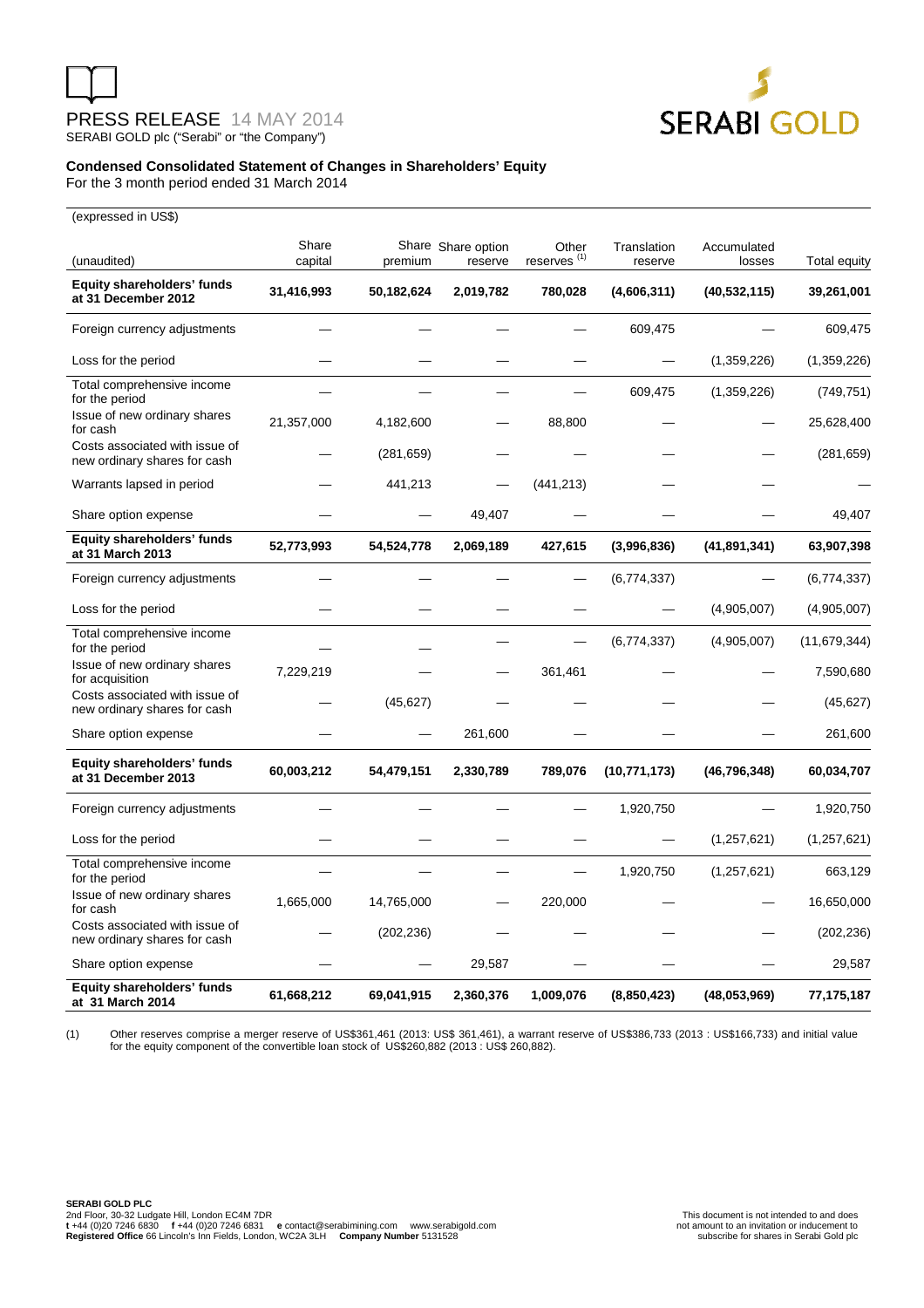



### **Condensed Consolidated Cash Flow Statements**  For the 3 month period ended 31 March 2014

|                                                                                                                                                     | For the three months<br>ended<br>31 March |                           |
|-----------------------------------------------------------------------------------------------------------------------------------------------------|-------------------------------------------|---------------------------|
|                                                                                                                                                     | 2014                                      | 2013                      |
| (expressed in US\$)                                                                                                                                 | (unaudited)                               | (unaudited)               |
| <b>Operating activities</b>                                                                                                                         |                                           |                           |
| Operating loss                                                                                                                                      | (1,067,549)                               | (1,064,266)               |
| Depreciation – plant, equipment and mining properties                                                                                               | 125,983                                   | 107,667                   |
| Option costs                                                                                                                                        | 29,587                                    | 47,846                    |
| Interest paid                                                                                                                                       | (159, 907)                                | (107, 605)                |
| Foreign exchange                                                                                                                                    | 152,448                                   | (305, 314)                |
| Changes in working capital                                                                                                                          |                                           |                           |
| Increase in inventories                                                                                                                             | (1,757,207)                               | (61, 587)                 |
| Increase in receivables, prepayments and accrued<br>income                                                                                          | (1,058,545)                               | (166, 936)                |
| Increase/(decrease) in payables, accruals and<br>provisions                                                                                         | 52,638                                    | 423,347                   |
| Net cash outflow from operations                                                                                                                    | (3,682,552)                               | (1, 126, 848)             |
| <b>Investing activities</b><br>Purchase of property, plant and equipment and projects in<br>construction<br>Exploration and development expenditure | (1,633,902)<br>(374, 959)                 | (2,079,391)<br>(111, 137) |
| Interest received                                                                                                                                   |                                           | 2,757                     |
| Net cash outflow on investing activities                                                                                                            | (2,008,861)                               | (2, 187, 771)             |
| <b>Financing activities</b>                                                                                                                         |                                           |                           |
| Issue of ordinary share capital                                                                                                                     | 16,650,000                                | 25,628,400                |
| Draw-down of short-term loan facility                                                                                                               | 2,750,000                                 |                           |
| Repayment of short-term loan                                                                                                                        | (5,500,000)                               | (4,500,000)               |
| Payment of share issue costs                                                                                                                        | (202, 236)                                | (281, 659)                |
| Payment of finance lease liabilities                                                                                                                | (145, 800)                                |                           |
| Net cash inflow from financing activities                                                                                                           | 13,551,964                                | 20,846,741                |
| Net increase in cash and cash equivalents                                                                                                           | 7,860,551                                 | 17,532,122                |
| Cash and cash equivalents at beginning of period                                                                                                    | 3,789,263                                 | 2,582,046                 |
| Exchange difference on cash                                                                                                                         | (33, 344)                                 | 108,218                   |
| Cash and cash equivalents at end of period                                                                                                          | 11,616,470                                | 20,222,386                |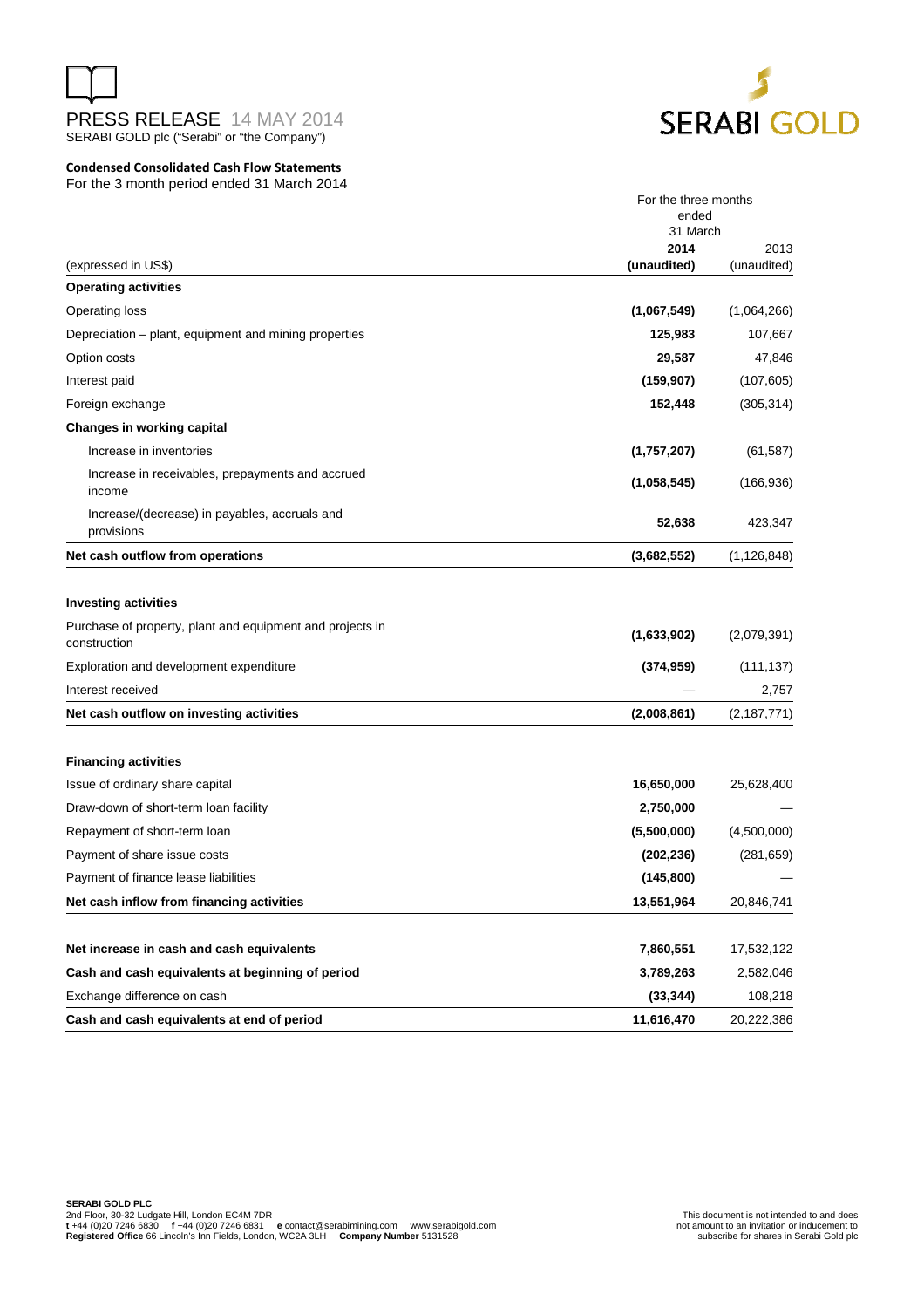

SERABI GOLD plc ("Serabi" or "the Company")



### **Notes**

### **1. Basis of preparation**

These interim accounts are for the three month period ended 31 March 2014. Comparative information has been provided for the unaudited three month period ended 31 March 2013 and, where applicable, the audited twelve month period from 1 January 2013 to 31 December 2013.

The accounts for the periods have been prepared in accordance with International Accounting Standard 34 "Interim Financial Reporting" and the accounting policies are consistent with those of the annual financial statements for the year ended 31 December 2013 and those envisaged for the financial statements for the year ending 31 December 2014. The Group has not adopted any standards or interpretation in advance of the required implementation dates. It is not anticipated that the adoption in the future of the new or revised standards or interpretations that have been issued by the International Accounting Standards Board will have a material impact on the Group's earnings or shareholders' funds.

#### **(i) Going concern and availability of project finance**

The Company commenced gold production operations at the Palito Mine at the start of 2014 having completed the first phase construction of the gold recovery plant in December 2013. The operations during the quarter have been in a re-commissioning and ramp-up phase and the Company has yet to declare Commercial Production having been attained. There are, however, risks associated with the commencement of any new mining and processing operation whereby unforeseen technical and logistical events result in additional time being required for commissioning or additional costs needing to be incurred, giving rise to the possibility that additional working capital may be required to fund these delays or additional capital requirements.

On 3 March 2014 the Company completed a share placement raising gross proceeds of UK£10 million which provided additional working capital to the Company during the start–up phase of production at Palito and also to fund the initial development and further evaluation of the Sao Chico gold project.

The Directors anticipate that, whilst the Company may seek to raise further finance in the future, it now has access to sufficient funding for its immediate needs. The Company expects to have sufficient cash flow from its forecast production to finance its on-going operational requirements and to, at least in part, fund exploration and development activity on its other gold properties. It will seek to raise debt finance where possible to finance further capital development of its projects taking due consideration of the ability of the Company to satisfy the obligations and undertakings that would be imposed in connection with such borrowings. Should additional working capital be required the Directors consider that further sources of finance could be secured within the required timescale. On this basis the Directors have therefore concluded that it is appropriate to prepare the financial statements on a going concern basis. However there is no certainty that such additional funds either for working capital or for future capital developments will be forthcoming. These financial statements do not reflect the adjustments to carrying values of assets and liabilities and the reported expenses and balance sheet classifications that would be necessary should the going concern assumption be inappropriate. These adjustments could be material.

#### **(ii) Impairment**

The Directors have undertaken a review of the carrying value of the mining and exploration assets of the Group having given particular consideration to the independently produced, NI 43-101 compliant, Preliminary Economic Assessment published in June 2012 for the Palito Mine, the current operational status of Palito, the latest internally generated operational short and long term plans and the potential risks and implications of starting up any gold mine. As part of this review they have assessed the value of the existing Palito Mine asset on the basis of the projected value in use that could be expected based on the Company's current operational forecasts. The carrying values of assets have not been adjusted to reflect a failure to raise sufficient funds, not achieving the projected levels of operation or that, if a sale transaction was undertaken, the proceeds may not realise the value as stated in the accounts.

#### **(iii) Inventories**

Inventories are valued at the lower of cost and net realisable value. Inventory of mined ore, material that is in process and unsold inventory of gold and other materials awaiting sale are valued on the basis of the direct costs involved in bringing the inventory to its current form and as the company considers appropriate, attributable site overhead costs.

## **(iv) Property, plant and equipment**

Property, plant and equipment are depreciated over their estimated useful lives.

#### **(v) Mining property and assets in construction**

The Group commenced Commercial Production at the Palito mine effective 1 October 2006. Prior to this date all revenues and operating costs were capitalised as part of the development costs of the mine. Effective from 1 October 2006 the accumulated development costs of the mine were re-classified as Mining Property with this cost being amortised over the anticipated life of the mine on a unit of production basis. Since December 2008 the underground mine had been on care and maintenance and with no depletion of the reserves and resources attributable to the mine, no amortization charge has been recorded since that date.

Costs incurred since October 2012 related to work on the remediation, rehabilitation and development of the Palito mine, the process plant and other site infrastructure are being capitalised together with a portion of general administration costs incurred in Brazil as Assets in Construction.

Since the beginning of the quarter the mine has been in a commissioning and ramp-up phase and accordingly all production costs and revenues generated are continuing to be capitalized.

Upon the successful commencement of Commercial Production, these costs will be transferred to Mining Property and the total value will be amortised on a unit of production basis.

### **(vi) Revenue**

Revenue is recognised only at the time that the legal title is transferred to the purchaser and when it is probable that the economic benefits associated with the transaction will flow to the company. If at the date of the sale being recognised, pricing and/or quantities of metal being delivered are still subject to change, revenue will be recognised based on the best estimates at the time and any variation arising when final pricing under the contract is determined or metal quantities agreed will be recognised in a future period. Any unsold production and in particular concentrate is held as inventory and valued at production cost, including attributable overhead, until sold.

Since the beginning of the quarter the mine has been in a commissioning and ramp-up phase and the company has not yet reported Commercial Production as having been attained. Accordingly any revenue recognised in the quarter has been capitalsed and reduces the book value of Assets in Construction.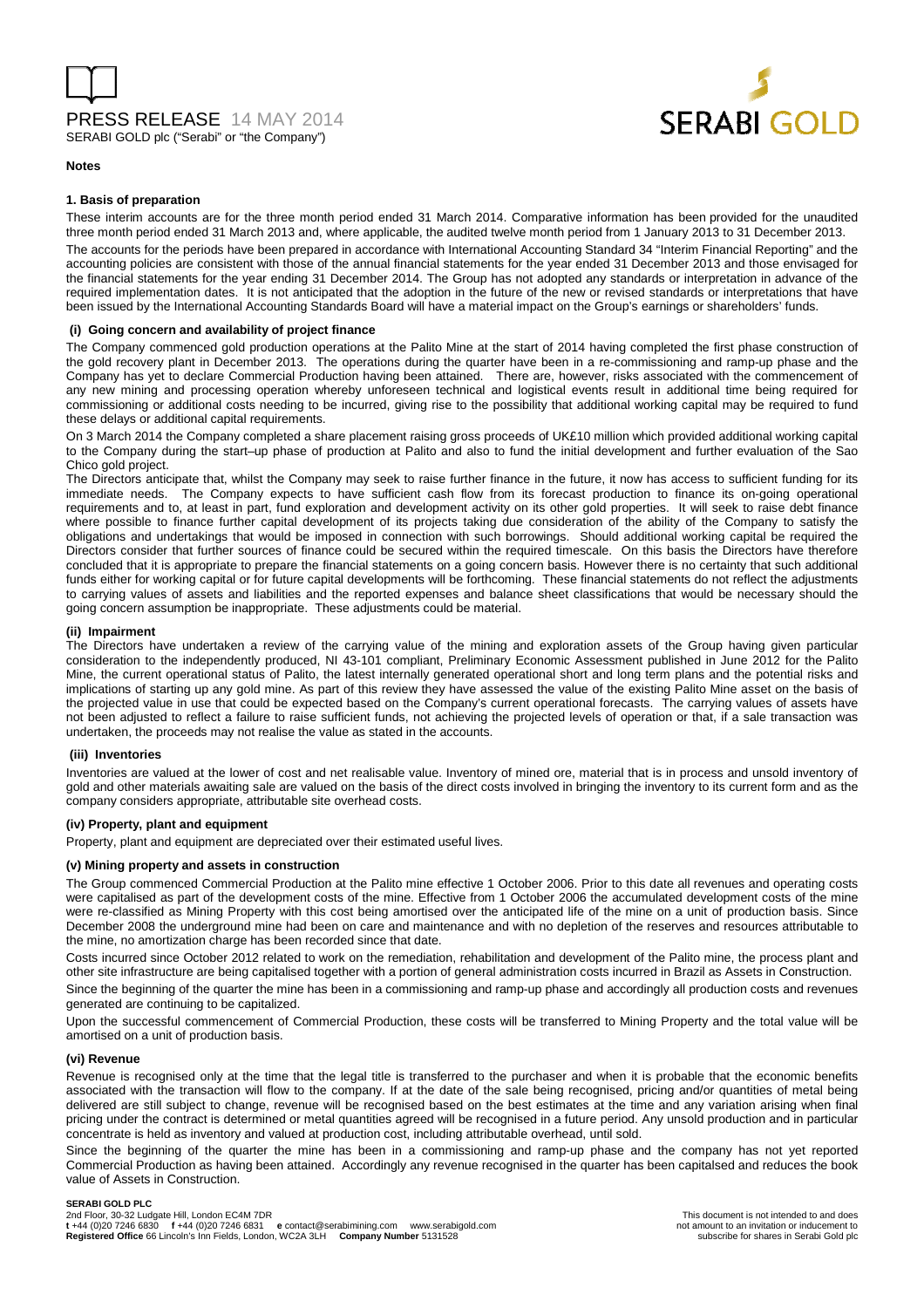# PRESS RELEASE 14 MAY 2014

SERABI GOLD plc ("Serabi" or "the Company")



### **(vii) Currencies**

The condensed financial statements are presented in United States dollars (US\$ or "\$"). Other currencies referred to in these condensed financial statements are UK pounds ("UK£"), Canadian dollars ("C\$") and Brazilian Reais ("BrR\$").

Transactions in currencies other than the functional currency of a company are recorded at a rate of exchange approximating to that prevailing at the date of the transaction. At each balance sheet date, monetary assets and liabilities that are denominated in currencies other than the functional currency are translated at the amounts prevailing at the balance sheet date and any gains or losses arising are recognised in profit or loss.

On consolidation, the assets and liabilities of the Group's overseas operations that do not have a US Dollar functional currency are translated at exchange rates prevailing at the balance sheet date. Income and expense items are translated at the average exchange rate for the period. Exchange differences arising on the net investment in subsidiaries are recognised in other comprehensive income.

#### (**viii) Cash and cash equivalents**

Cash and cash equivalents include cash in hand, deposits held at call with banks, other short-term highly liquid investments with original maturities of three months or less and bank overdrafts. Bank overdrafts are shown within interest bearing liabilities in current liabilities on the balance sheet.

#### **2. Earnings per share**

|                                                   | 3 months ended<br>31 March 2014<br>(unaudited) | 3 months ended<br>31 March 2013<br>(unaudited) |
|---------------------------------------------------|------------------------------------------------|------------------------------------------------|
|                                                   | \$                                             | \$                                             |
| Loss attributable to ordinary shareholders (US\$) | 1,257,621                                      | 1,359,226                                      |
| Weighted average ordinary shares in issue         | 520,833,648                                    | 313,268,529                                    |
| Basic and diluted loss per share (US cents)       | 0.24                                           | 0.43                                           |

### **3. Deferred exploration costs**

| 31 March<br>2014<br>(unaudited) | 31 March<br>2013<br>(unaudited) | 31 December<br>2013<br>(audited) |            |            |            |
|---------------------------------|---------------------------------|----------------------------------|------------|------------|------------|
|                                 |                                 |                                  |            |            |            |
|                                 |                                 |                                  | 24,659,003 | 17,360,805 | 17,360,805 |
| 374,959                         | 111,137                         | 2,432,871                        |            |            |            |
|                                 | 1,561                           | 6,244                            |            |            |            |
|                                 |                                 | 8,187,839                        |            |            |            |
|                                 |                                 | (1,007,233)                      |            |            |            |
| 573,449                         | 222,977                         | (2,321,523)                      |            |            |            |
| 25,607,411                      | 17,696,480                      | 24,659,003                       |            |            |            |
|                                 |                                 |                                  |            |            |            |